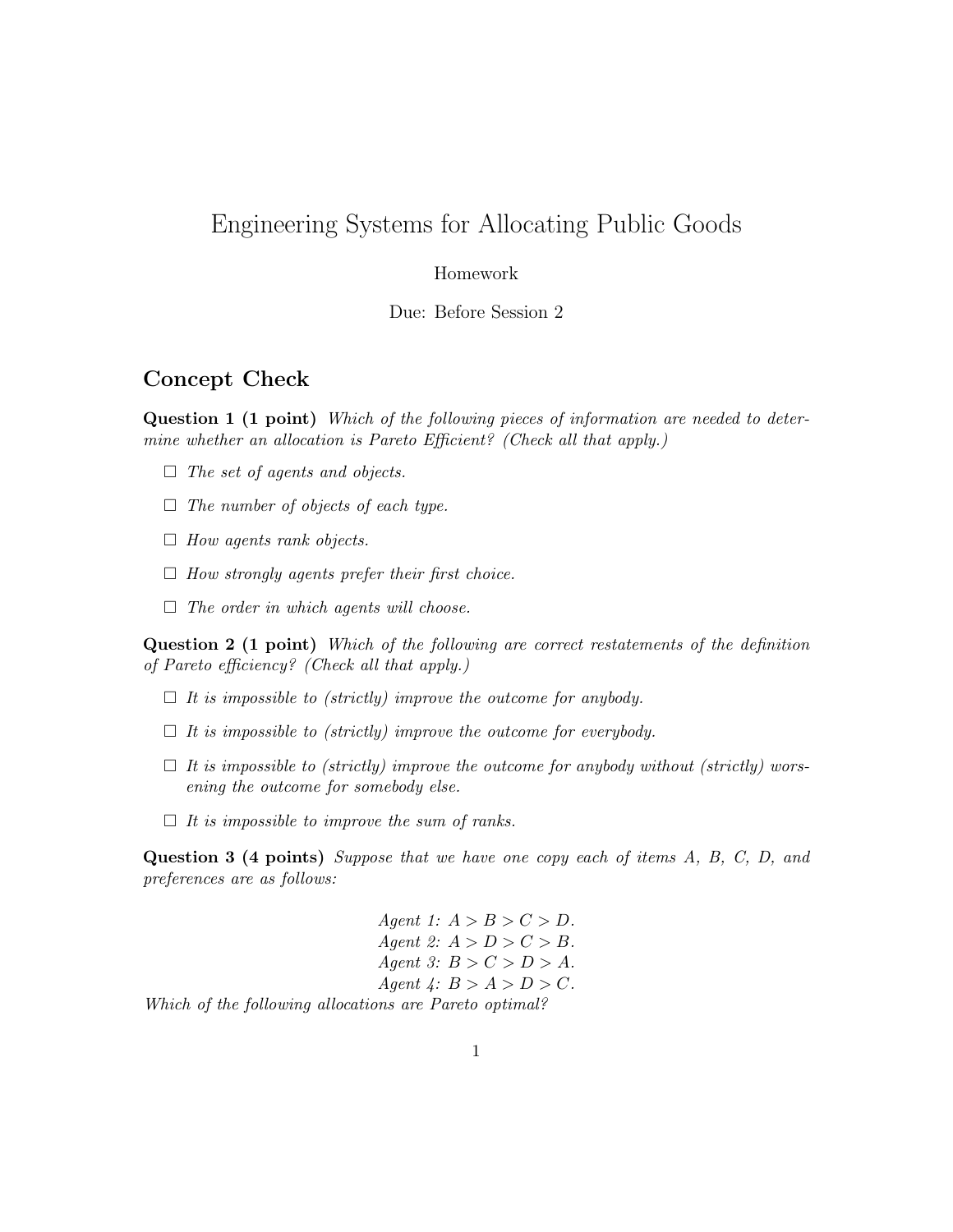- (a) 1A, 2D, 3B, 4C
- (b) 1B, 2A, 3C, 4D
- (c) 1B, 2D, 3C, 4A
- (d) 1C, 2D, 3B, 4A

Question 4 (4 points) For each allocation considered in Question [3,](#page-0-0) can it be produced by serial dictatorship? If yes, what order of agents produces the allocation? If no, why not?

- (a) 1A, 2D, 3B,  $4C$  is produced by order
- (b) 1B, 2A, 3C, 4D is produced by order
- (c) 1B, 2D, 3C, 4A is produced by order
- (d) 1C, 2D, 3B, 4A is produced by order